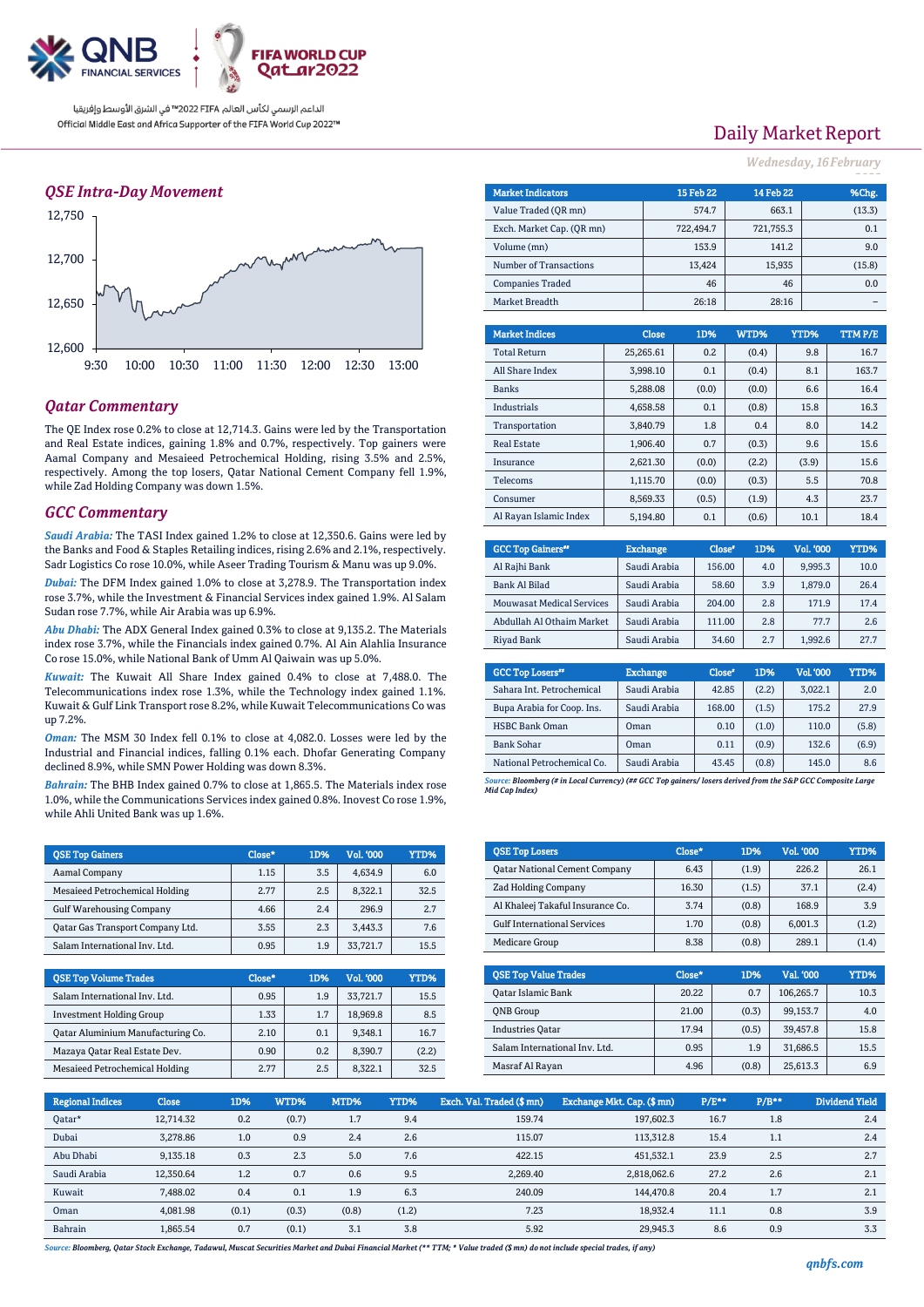

# Daily Market Report

### *Wednesday, 16February*

#### *Qatar Market Commentary*

- The QE Index rose 0.2% to close at 12,714.3. The Transportation and Real Estate indices led the gains. The index rose on the back of buying support from foreign shareholders despite selling pressure from Qatari, GCC and Arab shareholders.
- Aamal Company and Mesaieed Petrochemical Holding were the top gainers, rising 3.5% and 2.5%, respectively. Among the top losers, Qatar National Cement Company fell 1.9%, while Zad Holding Company was down 1.5%.
- Volume of shares traded on Tuesday rose by 9.0% to 153.9mn from 141.2mn on Monday. However, as compared to the 30-day moving average of 176.9mn, volume for the day was 13% lower. Salam International Inv. Ltd. and Investment Holding Group were the most active stocks, contributing 21.9% and 12.3% to the total volume, respectively.

| <b>Overall Activity</b>        | Buy %* | Sell %*  | Net (QR)          |
|--------------------------------|--------|----------|-------------------|
| Qatari Individuals             | 25.33% | 35.55%   | (58,774,300.0)    |
| <b>Oatari Institutions</b>     | 20.53% | 40.03%   | (112,056,893.5)   |
| Oatari                         | 45.86% | 75.59%   | (170, 831, 193.5) |
| <b>GCC</b> Individuals         | 0.67%  | 0.56%    | 632,863.4         |
| <b>GCC</b> Institutions        | 1.17%  | 3.26%    | (11,978,379.8)    |
| GCC                            | 1.85%  | 3.82%    | (11.345.516.4)    |
| Arab Individuals               | 6.76%  | 7.50%    | (4,276,848.3)     |
| <b>Arab Institutions</b>       | 0.01%  | $0.00\%$ | 36,000.0          |
| Arab                           | 6.76%  | 7.50%    | (4.240.848.3)     |
| Foreigners Individuals         | 2.78%  | 1.68%    | 6,336,519.3       |
| <b>Foreigners Institutions</b> | 42.75% | 11.41%   | 180,081,039.0     |
| <b>Foreigners</b>              | 45.53% | 13.09%   | 186,417,558.2     |

*Source: Qatar Stock Exchange (\*as a % of traded value)*

## *Earnings Releases, Global Economic Data and Earnings Calendar*

### Earnings Releases

| Company                                              | <b>Market</b> | Currency   | Revenue (mn)<br>402021 | % Change<br>YoY | <b>Operating Profit</b><br>$(mn)$ 402021 | % Change<br>YoY          | <b>Net Profit</b><br>$(mn)$ 402021 | % Change YoY |
|------------------------------------------------------|---------------|------------|------------------------|-----------------|------------------------------------------|--------------------------|------------------------------------|--------------|
| Arabian Internet and Communication Services Company* | Saudi Arabia  | <b>SR</b>  | 7,816.0                | 13.4%           | 899.0                                    | 18.8%                    | 833.0                              | 18.7%        |
| Yamama Cement Co.*                                   | Saudi Arabia  | <b>SR</b>  | 735.8                  | $-23.0%$        | 163.8                                    | $-55.9%$                 | 160.6                              | $-60.4%$     |
| Ithmaar Holding*                                     | Dubai         | <b>AED</b> | 1,689.1                | $-1.2%$         | 1,130.1                                  | 14.3%                    | 221.5                              | N/A          |
| Air Arabia*                                          | Dubai         | <b>AED</b> | 3,174.1                | 71.5%           | $\qquad \qquad =$                        | $\overline{\phantom{a}}$ | 719.9                              | N/A          |
| Islamic Arab Insurance Company*                      | Dubai         | <b>AED</b> | 1,088.1                | $-6.8%$         | 161.7                                    | $-2.9%$                  | 47.8                               | $-69.6%$     |
| Union Properties*                                    | Dubai         | <b>AED</b> | 402.4                  | 7.1%            | (903.7)                                  | N/A                      | (903.7)                            | N/A          |
| Unikai Foods*                                        | Dubai         | <b>AED</b> | 250.1                  | 5.5%            | 14.6                                     | 93.6%                    | 10.5                               | 194.3%       |
| National Central Cooling Co.*                        | Dubai         | <b>AED</b> | 1,955.1                | 12.3%           | 623.2                                    | $-1.1%$                  | 585.2                              | 6.3%         |
| Amanat Holdings*                                     | Dubai         | <b>AED</b> | 412.9                  | 187.6%          | (3.0)                                    | N/A                      | 280.8                              | 2685.5%      |
| Finance House*                                       | Abu Dhabi     | <b>AED</b> | 137.2                  | $-10.6%$        | 193.4                                    | $-4.0%$                  | 22.8                               | 8.9%         |
| Al Khaleej Investment*                               | Abu Dhabi     | <b>AED</b> | 16.9                   | $-12.3%$        | $\overline{\phantom{a}}$                 | $\qquad \qquad -$        | 12.3                               | N/A          |
| Bahrain Duty Free Shop Complex*                      | Bahrain       | <b>BHD</b> | 0.8                    | $-94.8%$        | 0.0                                      | $-94.5%$                 | 2.1                                | 6.0%         |
| Ithmaar Holding*                                     | Bahrain       | <b>USD</b> | 459.911                | $-1.2%$         | 307.7                                    | 14.3%                    | 38.6                               | N/A          |

*Source: Company data, DFM, ADX, MSM, TASI, BHB. (\*Financial for FY2021)*

### Global Economic Data

| <b>Date</b> | <b>Market</b> | <b>Source</b>                          | <b>Indicator</b>                 | Period | Actual   | <b>Consensus</b>         | <b>Previous</b> |
|-------------|---------------|----------------------------------------|----------------------------------|--------|----------|--------------------------|-----------------|
| 02/15       | <b>US</b>     | <b>Bureau of Labor Statistics</b>      | PPI Final Demand MoM             | Jan    | 1.00%    | 0.50%                    | 0.40%           |
| 02/15       | <b>US</b>     | <b>Bureau of Labor Statistics</b>      | PPI Ex Food and Energy MoM       | Jan    | 0.80%    | 0.50%                    | 0.60%           |
| 02/15       | <b>US</b>     | <b>Bureau of Labor Statistics</b>      | PPI Final Demand YoY             | Jan    | 9.70%    | 9.10%                    | 9.80%           |
| 02/15       | <b>US</b>     | <b>Bureau of Labor Statistics</b>      | PPI Ex Food and Energy YoY       | Jan    | 8.30%    | 7.90%                    | 8.50%           |
| 02/15       | <b>UK</b>     | UK Office for National Statistics      | <b>Jobless Claims Change</b>     | Jan    | $-31.9k$ | $\overline{\phantom{a}}$ | $-51.6k$        |
| 02/15       | <b>UK</b>     | UK Office for National Statistics      | ILO Unemployment Rate 3Mths      | Dec    | 4.10%    | 4.10%                    | 4.10%           |
| 02/15       | <b>UK</b>     | UK Office for National Statistics      | Employment Change 3M/3M          | Dec    | $-38k$   | $-58k$                   | 60 <sub>k</sub> |
| 02/15       | EU            | Eurostat                               | <b>Trade Balance SA</b>          | Dec    | $-9.7b$  | $-4.7b$                  | $-1.8b$         |
| 02/15       | EU            | Eurostat                               | <b>Trade Balance NSA</b>         | Dec    | $-4.6b$  | $\overline{\phantom{a}}$ | $-1.5b$         |
| 02/15       | EU            | Eurostat                               | GDP SA QoQ                       | 4Q P   | 0.30%    | 0.30%                    | 0.30%           |
| 02/15       | EU            | Eurostat                               | <b>GDP SA YoY</b>                | 4Q P   | 4.60%    | 4.60%                    | 4.60%           |
| 02/15       | Japan         | Economic and Social Research I         | GDP Annualized SA OoO            | 4Q P   | 5.40%    | 6.00%                    | $-2.70%$        |
| 02/15       | Japan         | <b>Economic and Social Research I</b>  | GDP SA QoQ                       | 4Q P   | 1.30%    | 1.50%                    | $-0.70%$        |
| 02/15       | Japan         | Economic and Social Research I         | GDP Nominal SA QoQ               | 4Q P   | 0.50%    | 0.80%                    | $-1.00%$        |
| 02/15       | Japan         | <b>Economic and Social Research I</b>  | <b>GDP Deflator YoY</b>          | 4Q P   | $-1.30%$ | $-1.30%$                 | $-1.20%$        |
| 02/15       | Japan         | Ministry of Economy Trade and Industry | <b>Industrial Production MoM</b> | Dec F  | $-1.00%$ | --                       | $-1.00%$        |
| 02/15       | Japan         | Ministry of Economy Trade and Industry | <b>Industrial Production YoY</b> | Dec F  | 2.70%    | $\overline{\phantom{a}}$ | 2.70%           |

*Source: Bloomberg (s.a. = seasonally adjusted; n.s.a. = non-seasonally adjusted; w.d.a. = working day adjusted)*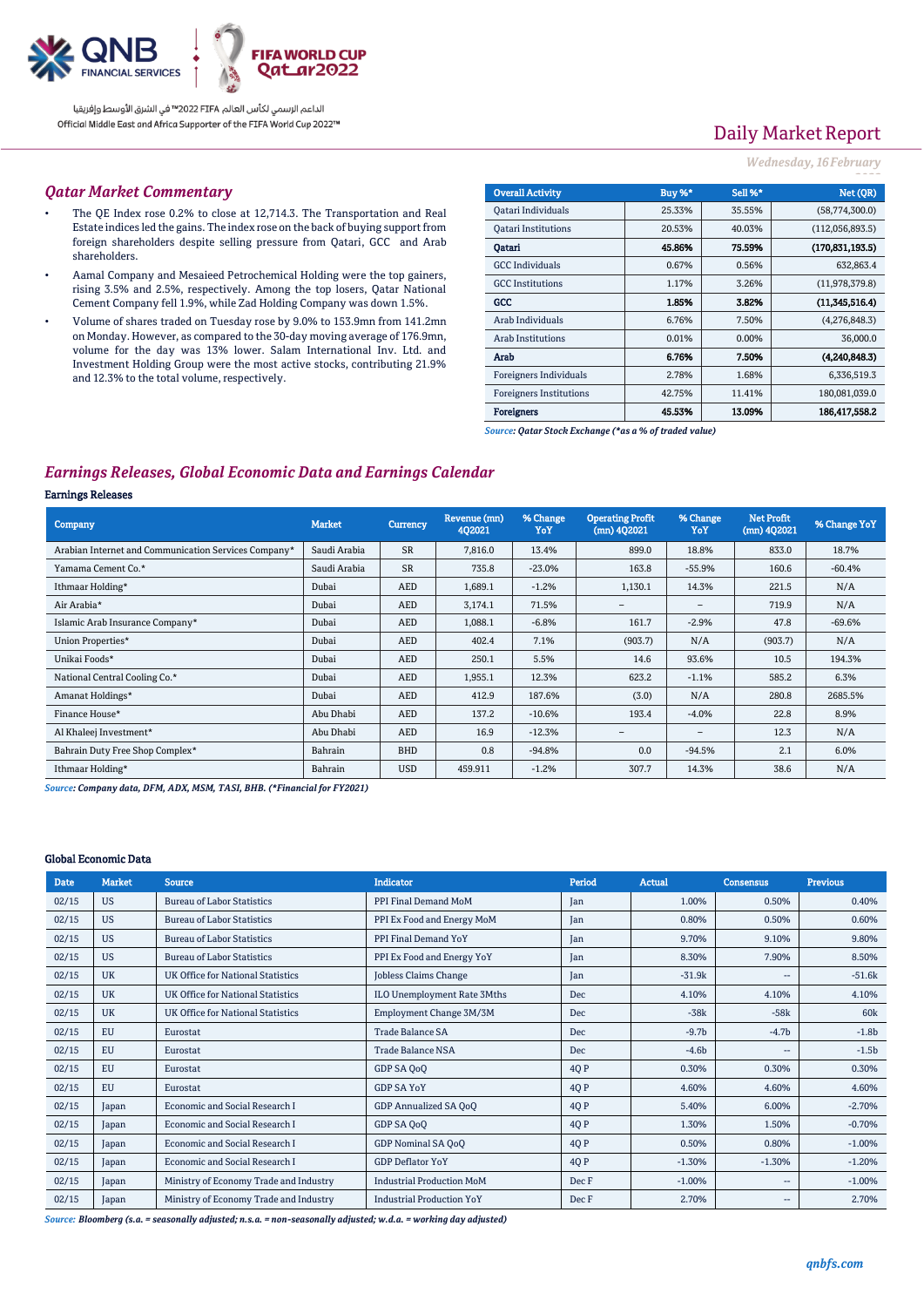

# Daily Market Report

*Wednesday, 16February*

*2022*

#### Earnings Calendar

| <b>Tickers</b> | <b>Company Name</b>                          | Date of reporting 4Q2021 results | No. of days remaining | <b>Status</b> |
|----------------|----------------------------------------------|----------------------------------|-----------------------|---------------|
| <b>GISS</b>    | <b>Gulf International Services</b>           | 17-Feb-22                        |                       | Due           |
| <b>SIIS</b>    | Salam International Investment Limited       | 20-Feb-22                        | 4                     | Due           |
| <b>DOHI</b>    | Doha Insurance Group                         | 20-Feb-22                        | 4                     | Due           |
| <b>MCGS</b>    | Medicare Group                               | 21-Feb-22                        | 5                     | Due           |
| MPHC           | Mesaieed Petrochemical Holding Company       | 21-Feb-22                        | 5                     | Due           |
| <b>MERS</b>    | Al Meera Consumer Goods Company              | 22-Feb-22                        | 6                     | Due           |
| <b>WDAM</b>    | <b>Widam Food Company</b>                    | 23-Feb-22                        |                       | Due           |
| <b>DBIS</b>    | Dlala Brokerage & Investment Holding Company | 23-Feb-22                        |                       | Due           |
| QATI           | Qatar Insurance Company                      | 27-Feb-22                        | 11                    | Due           |
| AKHI           | Al Khaleej Takaful Insurance Company         | 28-Feb-22                        | 12                    | Due           |
| QOIS           | <b>Qatar Oman Investment Company</b>         | 3-Mar-22                         | 15                    | Due           |
| QFBQ           | <b>Oatar First Bank</b>                      | 23-Mar-22                        | 35                    | Due           |

*Source: QSE*

#### *Qatar*

- BRES posts 23% YoY decrease but 86.3% QoQ increase in net profit in 4Q2021 – Barwa Real Estate Company's (BRES) net profit declined 23% YoY (but rose 86.3% on QoQ basis) to QR377.9mn in 4Q2021. EPS amounted to QR0.286 in FY2021 as compared to QR0.312 in FY2020. The board of directors proposed the distribution of a cash dividend of 17.5% of the shares' par value at the rate of QR 0.175 per share. The proposed cash dividend is subject to the approval of the shareholders' general assembly. (QSE)
- Giant Qatar firm Baladna (BLDN QD) eyes \$500-M integrated dairy facility in Philippines - Baladna, the largest food and dairy producer in Qatar, plans to set up a \$500-million integrated dairy facility in the Philippines, the Department of Agriculture (DA) said on Monday. In a statement, the DA said the planned large-scale and fully integrated dairy facility was expected to bolster local production and jump-start investments in the country's dairy industry. Agriculture Secretary William Dar said the agency had identified five possible locations for the dairy facility that will be visited by the Baladna team in the next few weeks. It is designed to be climate-independent using world-class management systems. The integrated dairy facility, a partnership between Baladna, the DA and the Department of Trade and Industry (DTI), will significantly increase local milk production by 120 million liters from the current level of 26.71 million liters. "This will be bringing the Philippines' total milk production to 146.71 million liters, thus contributing to addressing the local demand," the DA added. In 2020, local milk production reached 26.71 million liters, up by 9.5 percent from 24.38 million liters the previous year. Baladna said that its main consideration for supporting the Philippine government was to help bolster domestic dairy production. Baladna supplies over 95 percent of Qatar's fresh dairy products. It is into raising livestock and production of dairy products including milk, yogurt, cheese, as well as juices and animal fertilizers. Dar said in a recent presentation in Dubai, United Arab Emirates that the Philippines is a major importer of dairy products, particularly milk powder, with importers and processors supplying the majority of the country's annual dairy requirement. Baladna owns more than 24,000 Holstein cows on its 2.6 million square-meter facility with 40 state-of-the-art barns. Every day, it produces about 450 tons of fresh milk and juice products and has more than 1,650 employees. Meanwhile, the DTI, through the Board of Investments, is supporting the project through the grant of incentives under the Corporate Recovery and Tax Incentives for Enterprises (Create) law. "The investments will be able to generate 2,000 new jobs during the initial phase of its first full year of operations, providing significant opportunities for domestic employment," Dar said. The DA and the Department of Trade and Industry (DTI) were able to sign a memorandum of understanding (MOU) with Baladna QPSC during a business engagement held in Dubai, United Arab Emirates recently. (Philippine Daily Inquirer)
- Inma Holding announces the closure of nominations for board membership – Inma Holding announced the closure of the period for nomination for the membership of its Board of Directors for 2022-2024 on 15/02/2022 at 02:00 PM. (QSE)
- Investment Holding Group announces the resignation of Chief Executive Officer – Investment Holding Group announced that Mr. Samer Wahbeh resigned from his position Chief Executive Officer effective 15/02/2022. (QSE)
- PSA: Qatar's inflation jumps 4.16% y-o-y in January The core inflation in Qatar's grew faster than the general consumer price index (CPI) inflation year-on-year in January 2022, according to the official statistics. The CPI of January 2022 excluding "housing, water, electricity, gas and other fuels, surged 5.49% year-on-year; while the general CPI inflation rose 4.16% in the review period, said the figures released by the Planning and Statistics Authority. Qatar's cost of living, based on CPI inflation, rose on a yearly basis this January mainly on higher expenses towards recreation, food, transport and clothing. In its latest Qatar Economic Outlook, PSA said the country is expected to see imported and domestic inflationary pressures due to the rise in prices of basic commodities in global markets caused by the bottlenecks in commodity supply chains as well as the negative repercussions of expansionary financial and monetary policies. On a monthly basis, the country's CPI inflation was down 0.97%; while core inflation fell 1.31% in January 2022. The index of recreation and culture, which has an 11.13% weight in the CPI basket, soared 26.42% year-on-year even as it shrank 7.73% month-on-month in January 2022. Food and beverages, which has a weight of 13.45% in the CPI basket, witnessed 7.23% and 1.91% expansion on yearly and monthly basis respectively in January 2022. The index of transport, which has a 14.59% weight, was seen shooting up 6.58% year-on-year but declined 0.28% on monthly basis this January. (Gulf-Times.com)
- Qatar expected to see significant rise in hotel rooms this year The supply of hotel keys, coupled with serviced apartments is expected to increase to 45,000 rooms by the end of the third quarter of 2022, in time for the FIFA World Cup, Cushman and Wakefield Qatar (CWQ) has said in a report released on Tuesday. According to the Qatar Q4 Real Estate Market Review report, the existing supply of hotel keys, coupled with serviced apartments now provide 38,674 rooms. The overall development pipeline is expected to see the hotel supply in Qatar increase to more than 50,000 hotel keys within the next five years, the report said. (Qatar Tribune)
- Dukhan Bank launches 'Direct to Account' transfers with Western Union – Dukhan Bank, Qatar's leading banking player, has announced the launch of the 'direct to account' money transfer service with Western Union money transfer services through its online banking offering via web and app and its ATM's across the country. This unique service is the first of many to come and falls under the DRemit (Dukhan Bank Remittance) platform, which includes all customers' remittances and aims to better facilitate their transfers. The service comes as an extension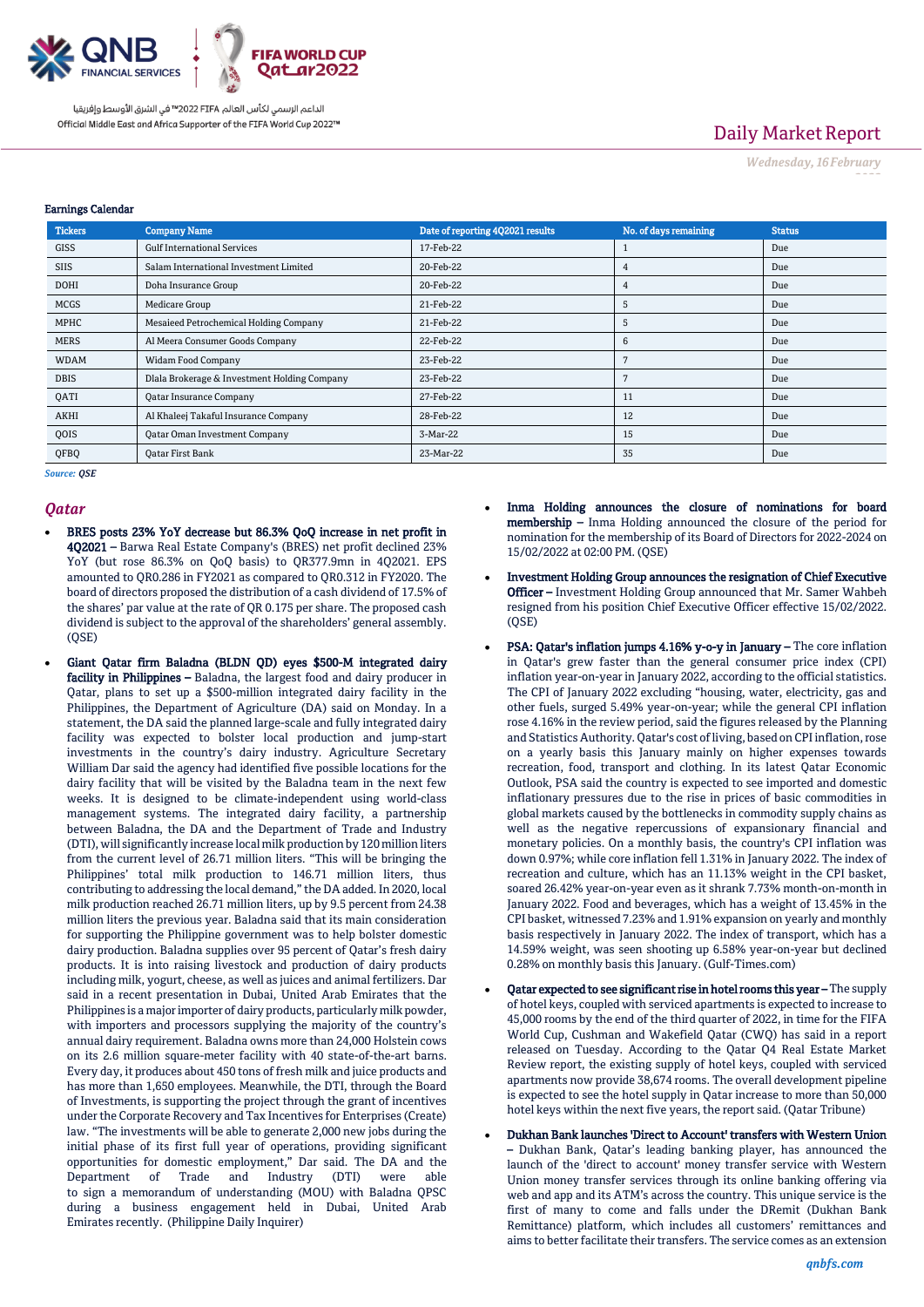

to Dukhan Bank's existing 'account-to-cash' international remittances solution with Western Union, to now include direct 'account-to-account' remittances as well. (Peninsula Qatar)

- Malls witness strong consumer spending increase in Q4 last year Qatar retail sector performed well in the fourth quarter (Q4) of last year with malls registering strong increase in retail spending in major malls. "There was strong growth in retail performance in many of Qatar's major malls in Q4. It has been reported to Cushman and Wakefield that retail spending in these developments in December (prior to the outbreak of Omicron) was up by between 10 percent and 20 percent on the same month in 2019," said the Q4 Real Estate Market Review report released yesterday by Cushman & Wakefield. "Retail malls have also indicated there has been a recovery in supply chains for retail stock; however, problems remain in securing building materials, which has delayed the opening of a number of new stores in recent months," it added. Qatar's supply of organized indoor retail accommodation exceeded 1.5 million sq m of gross leasable area in 2021. The most recent retail destinations include Abu Sidra Mall and The Galleria, both of which opened partially but are yet to reach full capacity. The current supply of organized retail space in Qatar represents an increase of more than 100% in six years. (Peninsula Qatar)
- QFTH a catalyst to transform financial services industry of Qatar The Fintech sector has had a very strong start in Qatar and has reached new levels of maturity. There is traction in the market as entrepreneurs have come up with new ideas and products, said an official during the Qatar FinTech Hub (QFTH) third Virtual Demo Day. Qatar FinTech Hub's demo day for wave 3 of incubator and accelerator Programs presented the ideal launchpad for 16 graduating fintechs who introduced new innovative services that will accelerate the digital transformation in local, regional and global financial markets. The event witnessed the outcomes of the third wave of the incubator and accelerator programs as these programs have become the landmark on the international fintech calendar demonstrating the success that QFTH has achieved so far. Hasan Askari, Director at EY Qatar introduced the incubator fintechs. "In Qatar the fintech sector has had a very strong start. We have reached new levels of maturity and the ecosystem is responding well to the growing market demands for the products and services. We are seeing traction in the market where entrepreneurs are able to come up with new ideas and products. Overall, for the Middle East region 2021 was a very strong year, we saw more than 100 deals worth more than \$2bn in total value," he said. (Peninsula Qatar)
- Govt support to agri sector helps boost local food production The direct government financial support to agriculture sector worth QR70m per year has helped enhance local production at a fast pace to ensure food security in the country."The direct government support provided by the Ministry of Munic-ipality valuing QR70m annually and provision of facilities by Qatar Development Bank (QDB) have led to increase in local production including vegetables, poultry, meat products, table eggs and fish," said Director of the Food Security Department Dr. Masoud Jarallah Al Marri. He was speaking to Qatar Radio yesterday about country's food security. (Peninsula Qatar)
	- Ahli bank brings Apple Pay to customers Ahli Bank has brought its customers Apple Pay, a safer, more secure and private way to pay that helps customers avoid handing their payment card to someone else, touching physical buttons or exchanging cash-and uses the power of iPhone to protect every transaction. Customers simply hold their iPhone or Apple Watch near a payment terminal to make a contactless payment. Every Apple Pay purchase is secure because it is authenticated with Face ID, Touch ID, or device passcode, as well as a one-time unique dynamic security code. Apple Pay is accepted in grocery stores, pharmacies, taxis, restaurants, coffee shops, retail stores, and many more places. Customers can also use Apple Pay on iPhone, iPad, and Mac to make faster and more convenient purchases in apps or on the web in Safari without having to create accounts or repeatedly type in shipping and billing information. (Peninsula Qatar)

### *International*

# Daily Market Report

*Wednesday, 16February*

- *2022* Fed to raise rates 25 bps in March but calls for 50 bps grow louder The U.S. Federal Reserve will kick off its tightening cycle in March with a 25 basis-point interest rate rise, a Reuters poll of economists found, but a growing minority say it will opt for a more aggressive half-point move to tamp down inflation. While inflation is rising across the globe, it is particularly hot in the United States, hitting a 40-year high last month. That is putting pressure on the Fed to not only raise rates from a record low but also to reduce its nearly \$9 trillion balance sheet, drastically inflated by emergency bond purchases as the Fed resuscitated the economy from COVID-19 pandemic damage. Now that the economy has recovered its pre-pandemic level, all 84 respondents in a Reuters poll taken Feb. 7-15 expected the Fed to raise the federal funds rate by at least 25 basis points at its upcoming March 15-16 meeting. Almost a quarter of those respondents, 20, forecast a 50-basis-point move to 0.50-0.75% following debate in markets over the past week after Fed officials discussed the merits of such a move. Rate futures are pricing in more than a 50% likelihood of a half-point hike. (Reuters)
- US Jan wholesale inflation increased 9.7% from year ago Wholesale inflation in the United States surged again last month, rising 9.7% from a year earlier in a sign that price pressures remain high at all levels of the economy. The Labor Department said Tuesday that its producer price index — which measures inflation before it reaches consumers — jumped 1% from December. The year-over-year increase was down from the record 9.8% recorded in both November and December but was well above what economists had been expecting. Excluding volatile food and energy prices, wholesale inflation rose 0.8% from December and 8.3% from January 2021. Last week, the government reported that inflation at the consumer level soared over the past year at its highest rate in four decades, squeezing households, wiping out pay raises and reinforcing the Federal Reserve's decision to begin raising borrowing rates. The 7.5% price surge ranged across the economy, from food and furniture to apartment rents, airline fares and electricity. Inflation, under control for four decades, re-emerged as an economic issue last year as the United States rebounded with unexpected speed from 2020′s short but devastating coronavirus recession. Caught off guard by the bounce-back, companies scrambled to find supplies and workers to meet an unexpected surge in orders from customers flush with government relief checks. Factories, ports and freight yards came under strain. Shipments were delayed and prices began to rise. The Labor Department report showed that wholesale goods prices rose 1.3% last month from December and services climbed 0.7%, pulled up by a steep increase in the cost of outpatient hospital services. (Qatar Tribune)
- UK jobs market sends warning signal to Bank of England Britain's labour market is flashing some warning signs for a central bank on guard against a wage-inflation spiral, economists said on Tuesday after official data showed a shrinking workforce and record levels of vacancies. Annual pay growth in the final quarter of 2021 picked up to 4.3% from 4.2% in the three months to November, reflecting bigger Christmas bonuses than a year ago. The increase was above all forecasts in a Reuters poll of economists and the Bank of England's prediction. The central bank's Monetary Policy Committee on Feb. 3 said it expected to tightening monetary policy again soon after raising interest rates for the second time in two months to curb surging inflation pressures. "December's pick-up in wage growth will maintain the pressure on the MPC to hike the Bank Rate again at next month's meeting," Samuel Tombs, an economist at Pantheon Macroeconomics, said in a note to clients. James Smith, at ING, said pay growth appeared to have stabilised at its pre-pandemic levels that were consistent with a tight jobs market. "However, we still doubt that the UK is headed for a wage-price spiral that would justify the six rate hikes markets are now expecting from the BoE this year," Smith said. The highest inflation in nearly 30 years means that in real terms pay fell in the three months to December for the first time since mid-2020, when many employees were on reduced furlough pay, according to the Office for National Statistics' preferred CPIH inflation measure. (Reuters)
- China's factory inflation hits 6-month low on government curbs China's factory-gate inflation cooled to its slowest pace in six months in January, official data showed on Wednesday, as government measures to control surging raw material costs weighed on producer prices. The producer price index (PPI) increased 9.1% from a year ago, the data showed, slower than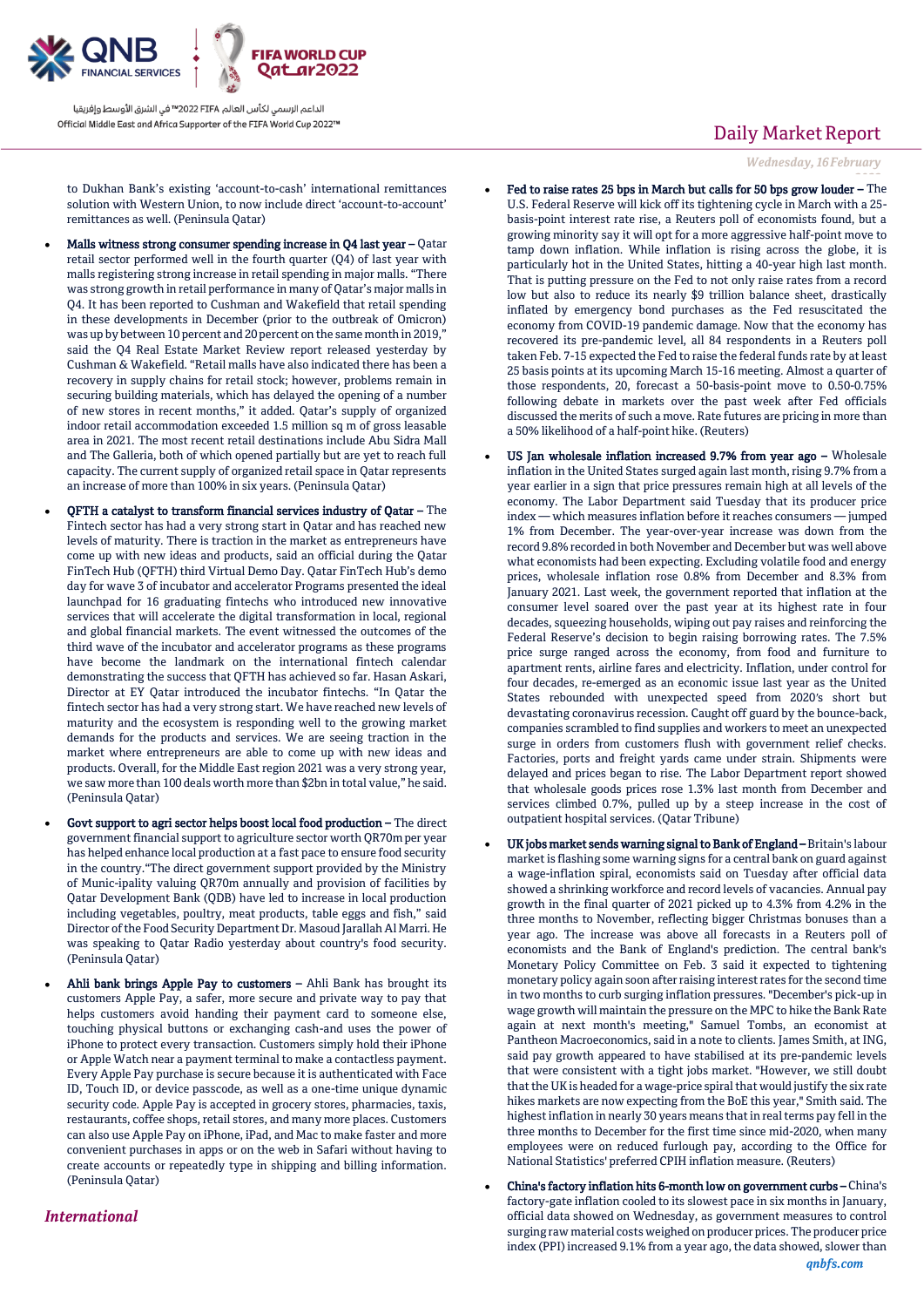

the 9.5% growth tipped by a Reuters poll and a 10.3% gain in December, the National Bureau of Statistics (NBS) said in a statement. It was the weakest pace since July. Consumer price inflation also slowed year-onyear in January, the data showed. The world's second-biggest economy faces multiple headwinds, weighed down by persistent weakness in the property sector and strict anti-coronavirus measures that have sapped consumer confidence and spending. But steady falls in factory-gate price inflation from October's 26-year high have provided a buffer to downstream firms struggling with high raw material costs and supply shocks. Globally, inflation is likely to persist for some time, but China's ability to cope with abnormal price fluctuations has improved, the country's state planner said earlier this month. The supply of energy sources such as coal, oil and gas will be "guaranteed", the National Development and Reform Commission (NDRC) said, noting it expects producer price inflation to slow further this year while consumer price inflation picks up. (Reuters)

 Japan's economy rebounds on solid spending, Omicron clouds outlook – Japan's economy rebounded in the final three months of 2021 as falling coronavirus cases helped prop up consumption, though rising raw material costs and a spike in new Omicron variant infections cloud the outlook. Bank of Japan Governor Haruhiko Kuroda also highlighted escalating tensions in Ukraine as a fresh risk to the central bank's forecast for a moderate economic recovery. The world's third-largest economy expanded an annualised 5.4% in October-December after contracting a revised 2.7% in the previous quarter, government data showed on Tuesday, falling short of a median market forecast for a 5.8% gain. Some analysts expect the economy to slump again in the current quarter as rising COVID-19 cases keep households from shopping and supply chain disruptions hit factory output. "The economy will likely stall in January-March or it could even contract, depending on how the Omicron variant affects service-sector consumption," said Takeshi Minami, chief economist at Norinchukin Research Institute. Economic growth was driven largely by a 2.7% quarter-on-quarter rise in private consumption, which accounts for more than half of Japan's gross domestic product (GDP). (Reuters)

### *Regional*

- Saudi Arabia's January inflation up 1.2% on higher gas prices Saudi Arabia's consumer price index rose 1.2% in January compared to the same time in 2021 as transport costs spiraled higher, according to government data released on Tuesday. However, prices were unchanged from December 2021, the Saudi General Authority for Statistics said. The YoY rise was mainly the result of higher prices for transport, which rose by 4.9% on the back of higher gasoline prices, which jumped 34.5% YoY, the data showed. Last year, Saudi Arabia, the world's biggest oil producer, said it would place a cap on gasoline prices at the pump to cushion domestic consumers from rising prices. The food and beverages index rose 2%, mainly due to an increase in the price of foodstuff, particularly vegetables. In contrast, housing, water, electricity, gas, and other fuels prices edged down 1.3% due to the decline in the actual rentals for housing by 1.7%. Clothing and footwear were cheaper too in January. (Zawya)
- Aramco Trading, Red Sea Petrochemicals sign crude oil supply agreement – Saudi Aramco Trading signed with Egypt's Red Sea National Petrochemicals Company a non-binding crude oil supply and product offtake agreement, a statement by Aramco Trading said on Tuesday. Under the agreement, Aramco Trading will supply 100,000 barrels per day of Arabian Crude into Red Sea's Refining and Petrochemical complex, which is expected to be built at the Suez Canal Economic Zone in Ain Sokhna. The agreement will pave the way for Aramco Trading to buy products from Red Sea, which include polymers, olefins, and liquid refined and petrochemical products, the company added. (Reuters)
- UAE sovereign wealth funds with combined assets of \$1.4tn top GCC Leading UAE sovereign wealth funds (SWFS) together have emerged top in the region with \$1.4tn in aggregate assets under their management. Top five SWFs from the UAE, such as Abu Dhabi Investment Authority, Investment Corporation of Dubai (ICD), Mubadala Investment Company, Abu Dhabi Developmental Holding Company and Emirates Investment Authority (EIA) are ranked among top 20 in the top 100 list of the

### Daily Market Report

*Wednesday, 16February*

*2022* Sovereign Wealth Fund Institute. While Adia is ranked fourth in the global ranking with an estimated assets of \$697.86bn, Dubai's Investment Corporation of Dubai comes second with \$301.6bn worth assets under its management. (Bloomberg)

- UAE's Dragon Oil announces first oil find in Egypt's Gulf of Suez Dubai government-owned Dragon Oil has made its first oil discovery in Egypt's Gulf of Suez on Tuesday. The discovery is one of the largest in the area in the past 20 years, and the field could contain around 100mn barrels in reserves. The announcement was made on the sidelines of the nowrunning Egypt Petroleum Show (EGYPS) 2022. Dragon Oil in 2019 acquired BP's stake at the Gulf of Suez Oil Company (GUPCO). (Zawya)
- Air Arabia swings to \$196mn profit as air travel industry recovers UAE budget carrier Air Arabia swung back to profit in 2021 after revenues surged more than 70% amid a gradual recovery in the air travel industry. Net profit for the year reached AED720mn (\$196mn), compared to a loss of AED192.18mn in the previous 12 months, the airline said in a filing to the Dubai Financial Market (DFM) on Tuesday. For the fourth quarter in 2021, net profit stood at AED467mn, up from AED20mn in the same period a year earlier. The company, which also attributed the positive results to its "tight cost scrutiny", is optimistic about returning to pre-pandemic levels, but said it remains cautious, citing that the "pandemic is not over yet." (Zawya)
- UAE's ADNOC and Borealis plan to IPO minority stake in Borouge Abu Dhabi National Oil Company (ADNOC) and Austria's Borealis AG are considering a potential IPO of a minority stake in their joint venture plastics business Borouge, the state oil company said in a statement on Tuesday. Abu Dhabi-based polyolefins maker Borouge consists of Borouge ADP, the production company, and Borouge Pte, which handles sales and marketing. ADNOC holds 60% stake in Borouge ADP, with Borealis holding 40%. Both companies have a 50% shareholding in Borouge Pte. (Zawya)
- Dubai's Amanat Holding posts 28-fold jump in net profit to \$76.4mn Dubai's Amanat Holdings has recommended its highest-ever dividend payout after full-year net profit for 2021 surged 28-fold, supported by income growth in its healthcare and education investments. The company recorded a net profit of AED280.8mn (\$76.4mn) for the year, up by more than 2,600% from just AED10.1mn a year earlier, the company said in a disclosure to the Dubai Financial Market (DFM) on which its shares trade. With the strong results, the company has recommended distributing dividends worth AED150mn, which is 53% of profit attributable to equity holders or six percent of the company's share capital. Total income reached AED367mn, a five-fold increase on the AED70.6mn recorded in the previous 12 months. (Zawya)
- Dubai Islamic Bank's \$750mn sukuk lists on Nasdaq Dubai Islamic Bank (DIB), the UAE's largest Islamic lender, has listed on Nasdaq Dubai its \$750mn sukuk, which was more than 2.5 times oversubscribed. The fiveyear senior sukuk offering is a first in the UAE this year and is part of DIB's \$7.5bn sukuk program. In a new notice, Nasdaq Dubai said the sukuk will be admitted to trading on the exchange today, February 15. The bonds have been priced at 95 basis points with a profit rate of 2.74 percent. It is said to have the lowest-ever credit spread on any of the lender's fixed-rate senior issuances. (Zawya)
- Damac shares stop trading on DFM as Hussain Sajwani plans to take full ownership - Property developer Damac has suspended trading on Dubai Financial Market (DFM) as the company continues on its course towards going private. In a statement to Nasdaq Dubai, Alpha Star Holding V Limited, of which Damac is the parent company, said Damac shareholders were notified that the notice period for the mandatory acquisition ended on 13 February 2022. Maple Invest Co Limited has not received any objections from shareholders regarding the mandatory acquisition, the statement said. Damac said it will instruct DFM to suspend trading of its shares, effective Tuesday. (Zawya)
- Dubai-listed Shuaa Capital's 2021 net profit falls 68% on impairments Dubai-based Shuaa Capital's full-year net profit for 2021 shrank 68%, as the company booked one-off charges of AED189mn (\$51.45mn) tied to impairments. Total net profit for the year reached AED40mn, compared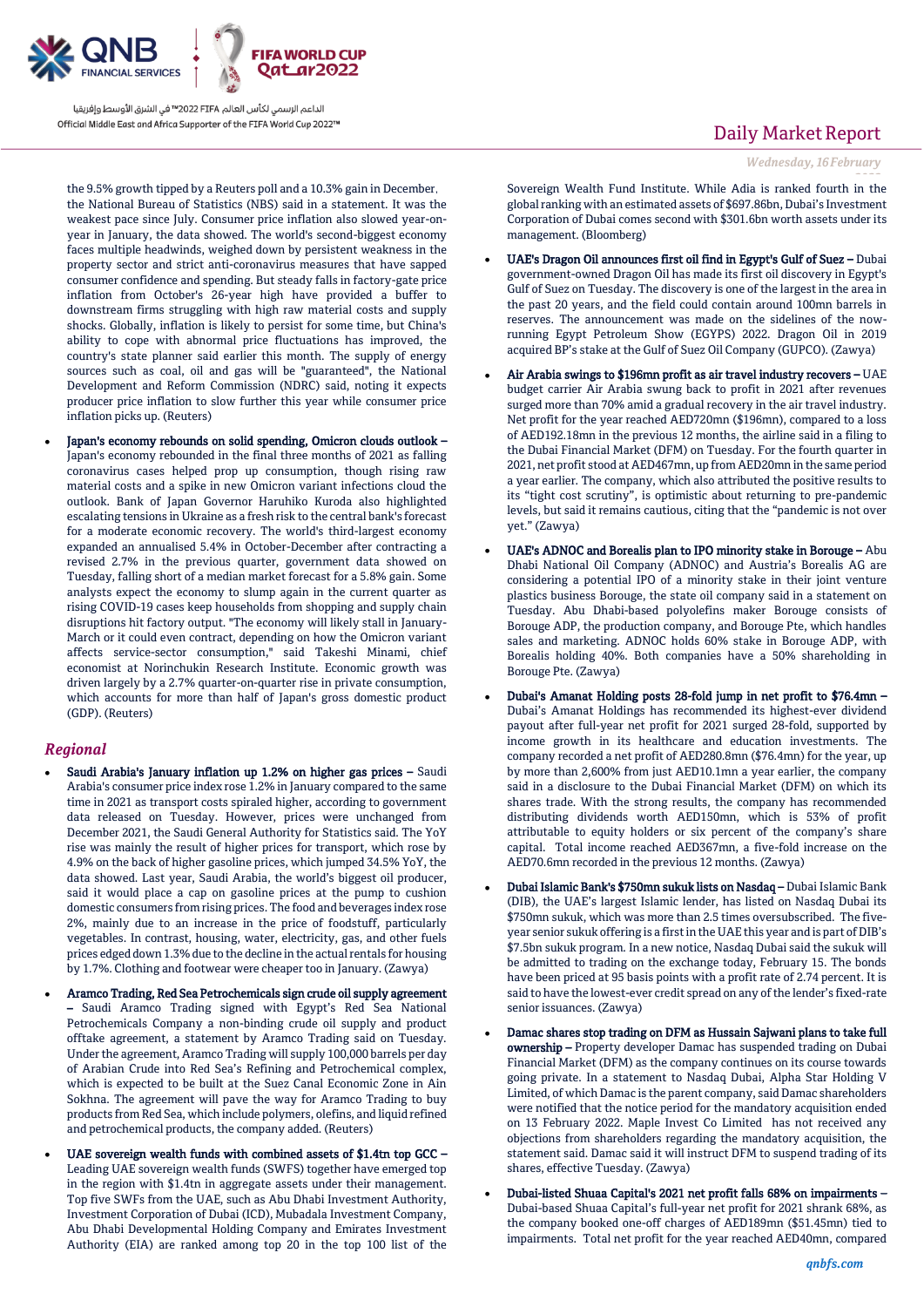

Daily Market Report

*Wednesday, 16February*

*2022*

to AED125mn in 2020, the investment bank and asset manager said in a statement. "The result included one-off charges… mainly relating to valuation impairments following the decision to accelerate the restructuring of a legacy, illiquid investment portfolio," the company said. EBITDA also fell from AED350mn in 2020 to AED233mn in 2021 and was pegged at AED422mn when adjusted for net one-off items. However, net profit before one-off impairments hit a record high of AED229mn. (Zawya)

- UAE investment firm Waha Capital's 4Q net profit drops 45% to \$26mn Waha Capital PJSC, an Abu Dhabi-listed investment management company, said its fourth quarter 2021 net profit fell 45% to AED94mn (\$26mn), compared to a net profit of AED172mn in 2020. For the full year it reported a 69% jump in net profit to AED391mn, compared to a net profit of AED231mn in 2020, "driven by strong returns from its emerging markets credit and equity funds." Its public markets business recorded investment gains and fee income of AED902mn and a net profit of AED603mn for the year, Waha Capital said in a statement. (Zawya)
- Bahrain's Investcorp buys 64 US industrial properties for \$640mn Bahrain's Investcorp has announced that it has acquired \$640mn worth of US industrial real estate, increasing the size of its portfolio in the sector to \$3.5bn. The acquisition encompasses 64 properties with a total area of 5.6mn sq.ft. The company said its US real estate activity during the last year has amounted to \$4bn, \$2.5bn of acquisitions and \$1.5bn of dispositions. The latest investments take the total number of USA industrial buildings owned by the company to 425. Investcorp said the warehouses are 95% leased and located in Chicago, Dallas, New York, Atlanta, Houston, Philadelphia and St Louis. (Zawya)
- Bahrain's Oil & Gas Holding hires banks to refinance \$1.6bn loan Bahrain's Oil & Gas Holding Company has hired Gulf International Bank (GIB) and Mashreq to refinance an existing \$1.6bn murabaha facility, GIB said on Tuesday. "The proposed transaction will have both Islamic and conventional tranches and will be sustainability linked," GIB told Reuters in response to a query. Oil & Gas Holding and Mashreq did not immediately respond to requests for comment. (Zawya)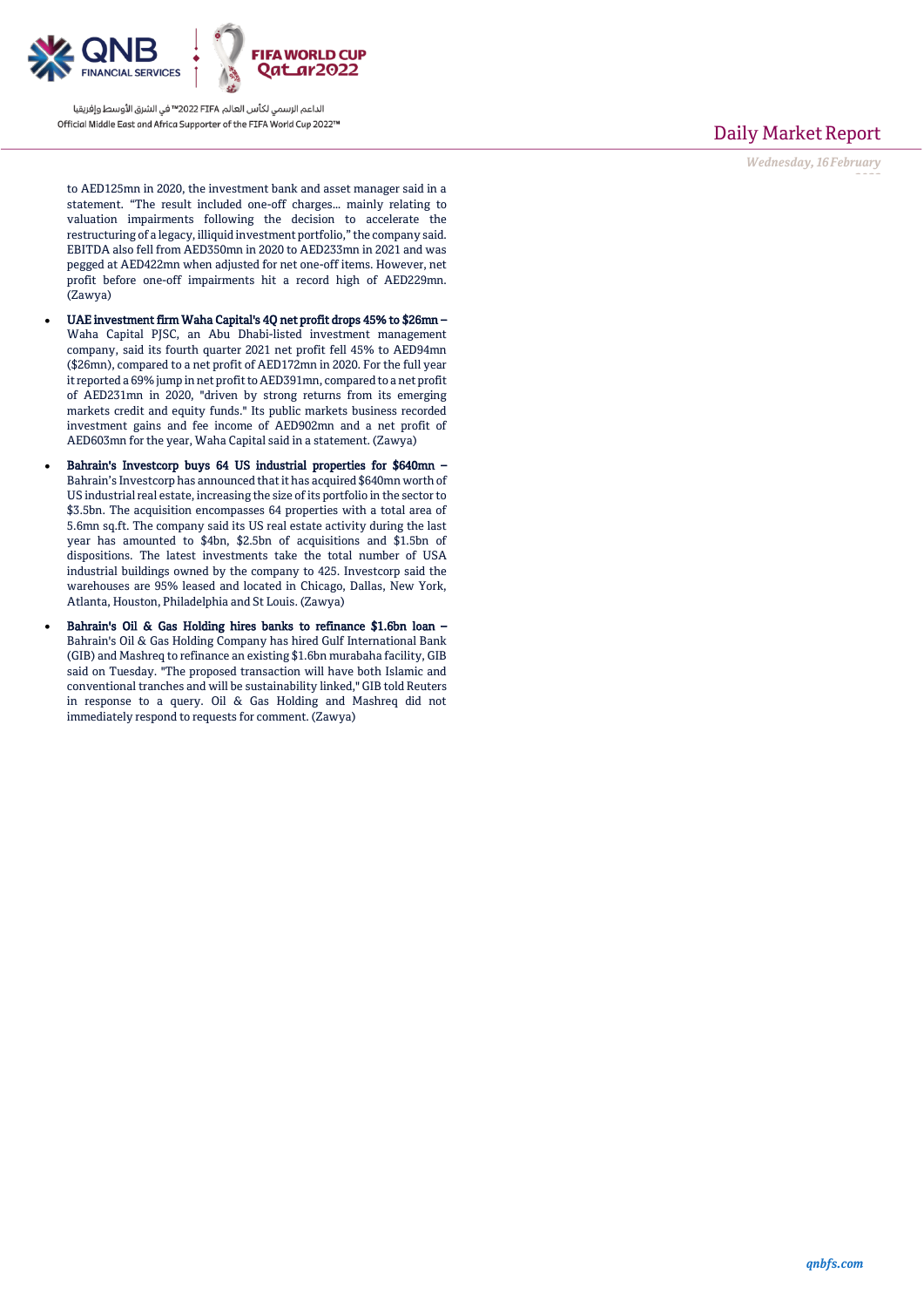

# Daily Market Report

*Wednesday, 16February*

*2022*

## *Rebased Performance*





*Source: Bloomberg*

| <b>Asset/Currency Performance</b>    | Close ( \$) | 1D%   | WTD%  | YTD%  |  |  |
|--------------------------------------|-------------|-------|-------|-------|--|--|
| Gold/Ounce                           | 1,853.61    | (0.9) | (0.3) | 1.3   |  |  |
| Silver/Ounce                         | 23.36       | (2.0) | (0.9) | 0.2   |  |  |
| Crude Oil (Brent)/Barrel (FM Future) | 93.28       | (3.3) | (1.2) | 19.9  |  |  |
| Crude Oil (WTI)/Barrel (FM Future)   | 92.07       | (3.6) | (1.1) | 22.4  |  |  |
| Natural Gas (Henry Hub)/MMBtu        | 4.31        | 6.4   | 9.9   | 17.8  |  |  |
| LPG Propane (Arab Gulf)/Ton          | 123.00      | (2.8) | (2.8) | 9.6   |  |  |
| LPG Butane (Arab Gulf)/Ton           | 151.75      | (5.5) | (2.3) | 9.0   |  |  |
| Euro                                 | 1.14        | 0.5   | 0.1   | (0.1) |  |  |
| Yen                                  | 115.61      | 0.1   | 0.2   | 0.5   |  |  |
| GBP                                  | 1.35        | 0.1   | (0.2) | 0.0   |  |  |
| CHF                                  | 1.08        | (0.1) | 0.1   | (1.4) |  |  |
| AUD                                  | 0.72        | 0.4   | 0.2   | (1.5) |  |  |
| <b>USD Index</b>                     | 95.99       | (0.4) | (0.1) | 0.3   |  |  |
| <b>RUB</b>                           | 75.37       | (1.8) | (2.3) | 0.9   |  |  |
| <b>BRL</b>                           | 0.19        | 1.1   | 1.8   | 8.0   |  |  |
| Source: Bloomberg                    |             |       |       |       |  |  |

*Source: Bloomberg*

| <b>Global Indices Performance</b> | Close      | 1D%*  | WTD%* | YTD%* |
|-----------------------------------|------------|-------|-------|-------|
| <b>MSCI</b> World Index           | 3,054.26   | 1.4   | 0.5   | (5.5) |
| DJ Industrial                     | 34,988.84  | 1.2   | 0.7   | (3.7) |
| <b>S&amp;P 500</b>                | 4,471.07   | 1.6   | 1.2   | (6.2) |
| NASDAQ 100                        | 14,139.76  | 2.5   | 2.5   | (9.6) |
| STOXX 600                         | 467.56     | 1.9   | (0.8) | (4.4) |
| <b>DAX</b>                        | 15,412.71  | 2.4   | (0.4) | (2.6) |
| <b>FTSE 100</b>                   | 7,608.92   | 1.0   | (1.2) | 3.0   |
| <b>CAC 40</b>                     | 6,979.97   | 2.3   | (0.8) | (2.7) |
| Nikkei                            | 26,865.19  | (0.8) | (2.7) | (7.1) |
| <b>MSCI EM</b>                    | 1,229.05   | 0.7   | (0.9) | (0.2) |
| <b>SHANGHAI SE Composite</b>      | 3,446.09   | 0.8   | (0.2) | (5.1) |
| <b>HANG SENG</b>                  | 24,355.71  | (0.8) | (2.2) | 4.0   |
| <b>BSE SENSEX</b>                 | 58,142.05  | 3.6   | 0.2   | (1.1) |
| Bovespa                           | 114,828.20 | 1.1   | 1.2   | 17.4  |
| <b>RTS</b>                        | 1,498.04   | 5.0   | 1.9   | (6.1) |

*Source: Bloomberg (\*\$ adjusted returns)*